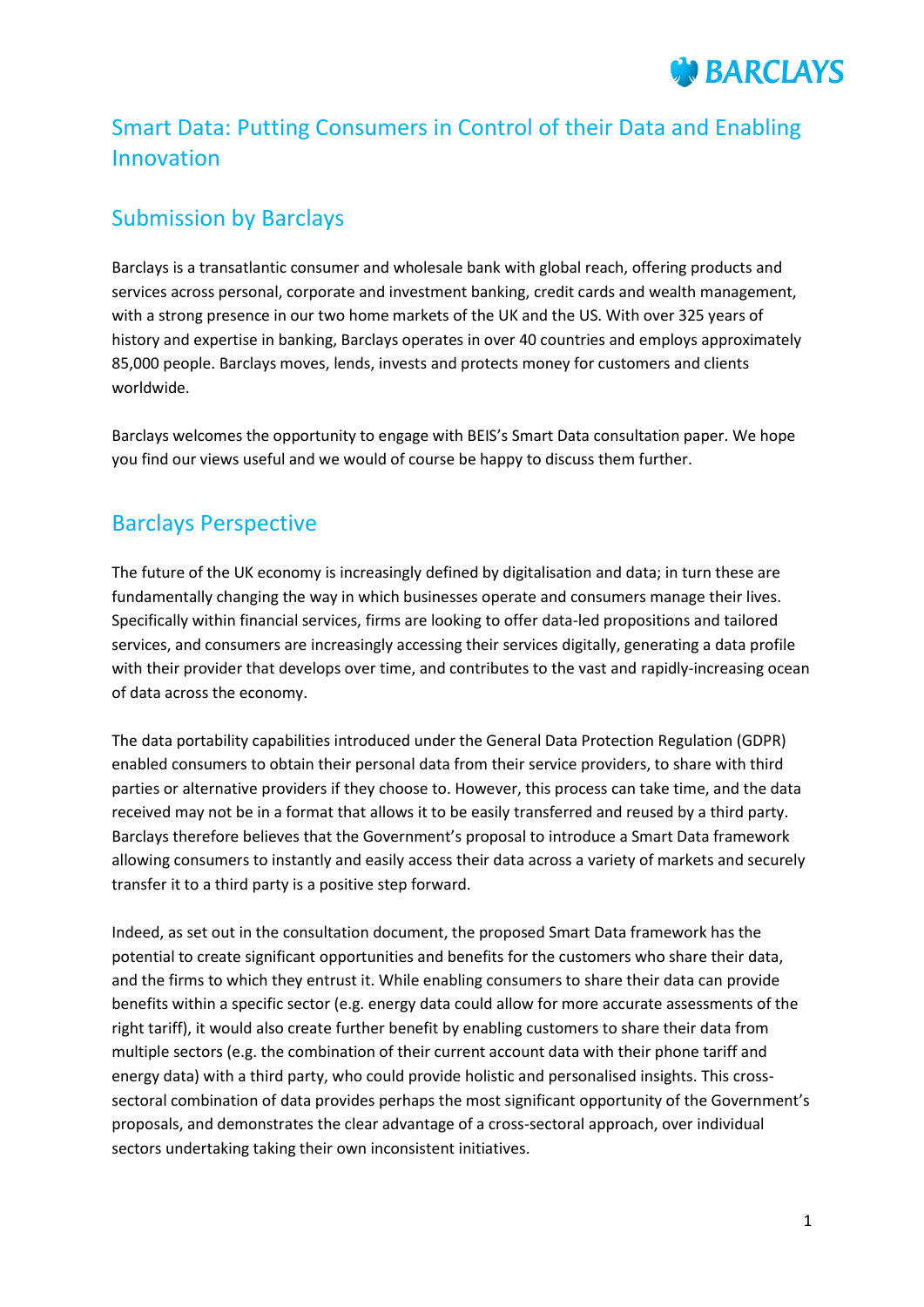The financial services sector has led the way in developing the first manifestation of a 'Smart Data' framework in the UK; Open Banking. Under the Open Banking framework, customers of the nine largest banks in the UK can access and securely share their personal banking data with third parties in real time through purpose-built Application Programming Interface (API) channels. The framework provides a great example of how, with the right Government, regulatory and industry collaboration, a Smart Data initiative can drive real benefit for consumers. Industry is already seeing the benefits of the framework, with new providers entering the market, launching customer-driven propositions, and encouraging further innovation across the industry. We agree that now is the right time to develop a new, cross-sectoral body, such as the Smart Data Function, to realise these benefits in other sectors, and would encourage the Government to consider the lessons learned from Open Banking.

Beyond financial services, Barclays believes that secure, consent-based data sharing also has the potential to create meaningful benefit to consumers when introduced in other sectors. Barclays therefore supports the Government's proposal to introduce Smart Data initiatives in regulated markets across the economy. Furthermore, Barclays strongly believes that the Government should extend the Smart Data framework to include online digital markets. With access to the significant volumes of personal data held by online digital platforms, customers could entrust third party providers to provide entirely new innovative services for their benefit. For example, an assessment of their 'basket level' transactions, to provide truly personalised guidance on how and where to shop to get the best products for the best price. Introducing such a framework could also boost competition by opening up markets previously characterised by a handful of organisations operating closed platforms.

However, as new Smart Data initiatives are introduced, and the prevalence of data sharing in society increases, increasing consumers' knowledge and understanding should be a priority for Government. Our experience in Open Banking has shown that whilst consumers are willing to engage with new data-enabled services, they are – rightly – initially sceptical, and need to be reassured of the safety and security of the framework. Therefore, to help develop public awareness and trust in new datasharing initiatives, we recommend that Government undertake a major educational campaign to help consumers understand not just the benefits of new services, but also how to share their data safely and securely. This would also play an important role in helping to protect customers from potential scams.

Furthermore, to instill trust in any new frameworks and ensure that the broader 'data sharing economy' has the best chance to grow and flourish, new data sharing initiatives should ensure the consumer is always the focus, and is firmly in control of their data. As an example, customers should be able to simply and transparently view all of their data sharing permissions in an easy to access location with the data-holder (i.e. the firm), and should be able to revoke any consents easily. Indeed, Barclays' research has even suggested that, in these early stages of a data sharing economy, a small cohort of customers would like the ability to 'opt-out' of data sharing frameworks altogether. Providing consumers with transparent controls should help alleviate such fears, and give them the confidence to try new data-led services, and help make Smart Data a reality across all sectors.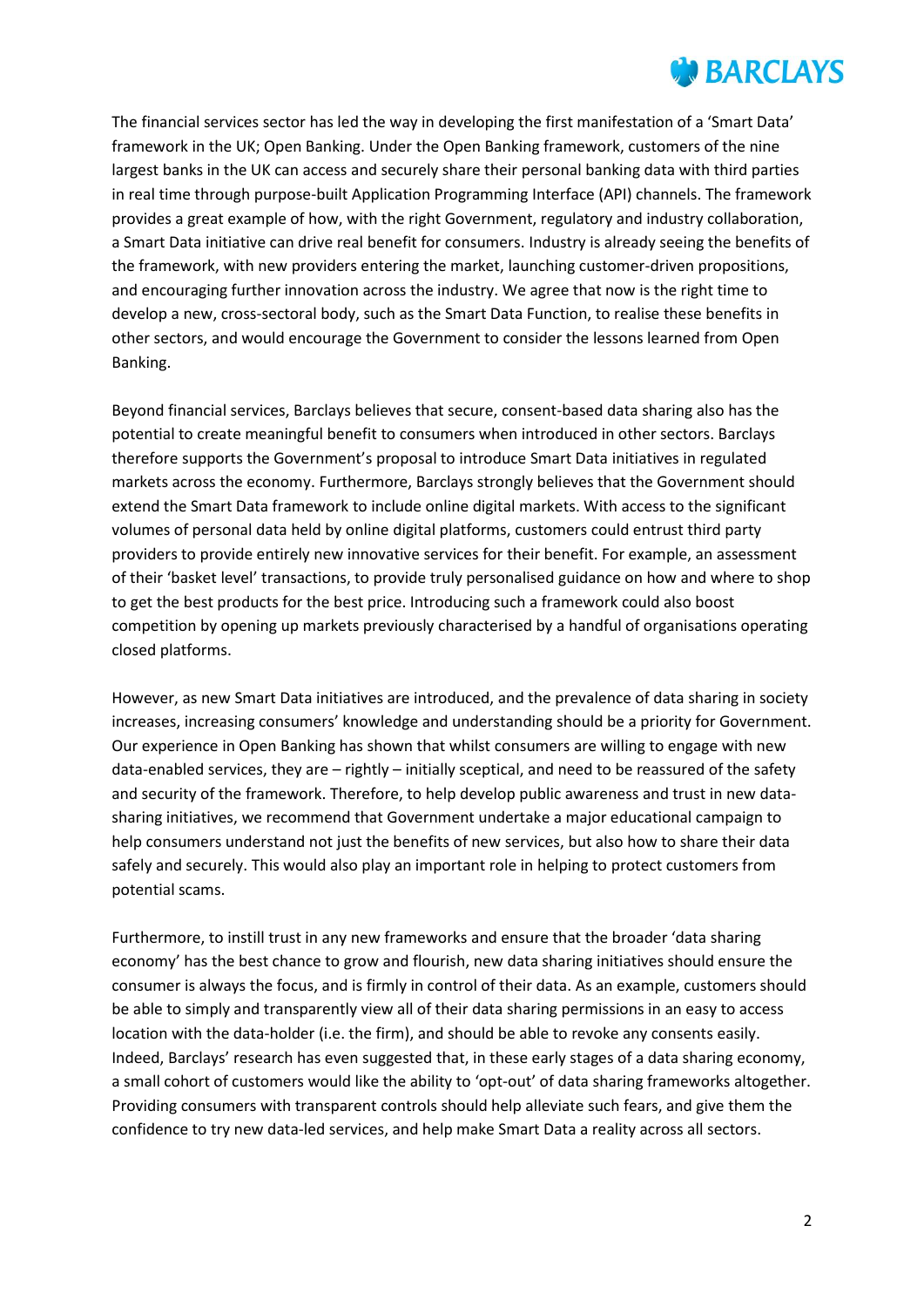It is imperative that any data sharing is based on a secure and stable transmission mechanism. As such, Barclays supports the Government's proposal that any Smart Data framework would be based upon the use of APIs. We strongly believe that APIs are the only safe and secure mechanism on which to build a data-led economy. An API led approach also enable firms to send a clear message to their customers that they should never be placed in a position where they have to share their logon credentials with a third party (so called 'screen scraping'), which will help in the ongoing battle against fraud and scams.

Finally, it is important that firms understand the immense importance of the data that customers entrust to them in a Smart Data economy. Just as banks build strong walls in their vaults to protect their customers' deposits, so must all firms in a Smart Data world ensure that every step has been taken to protect customers' data. This is particularly important in scenarios where data may be shared onwards; not only must the customer be aware of every onwards transmission, but Government and Regulators must ensure that appropriate steps have been taken by each recipient of the data to protect it. In the event that a breach occurs – wherever in the data chain – customers must have the right of redress against and compensation from any firm which allows its security to be breached. Without this, customers will surely lose confidence in any data sharing and the opportunity will be lost.

Looking to the future, the opportunity of a truly cross-sectoral data enabled economy is huge. With the right public policy interventions, alongside providing firms with the opportunity to innovate for their customers within this framework, there exists an enormous opportunity to develop a meaningful competitive advantage for the UK, and to position the UK as prominent global leader in the data economy. Barclays stands ready to support the Government in this important endeavor.

#### Summary of Barclays' Recommendations

- 1. Government should look to learn the lessons from the Open Banking Smart Data framework.
- 2. Government should look to introduce Smart Data initiatives in sectors where there is clearly evidenced consumer demand, based on use-case led consumer research.
- 3. Government should seek to introduce the Pensions Dashboard as soon as possible, using legislation where necessary.
- 4. Government should press forward with plans to consult on the introduction of a Smart Data initiative in digital markets.
- 5. Government should lead the way in placing consumers in charge of their data, by opening up their own data sets – e.g. HMPO, DVLA, HMRC.
- 6. Government should undertake a major public education campaign to develop consumer understanding of Smart Data and develop trust in data sharing.
- 7. Government should clarify the roles and responsibilities of all bodies working on data-sharing initiatives.
- 8. Government should consider whether the Smart Data function could provide a long-term home for functions of the OBIE that need to continue going forward.
- 9. Government should require larger market participants within a specific sector to fund any Smart Data initiative within that sector.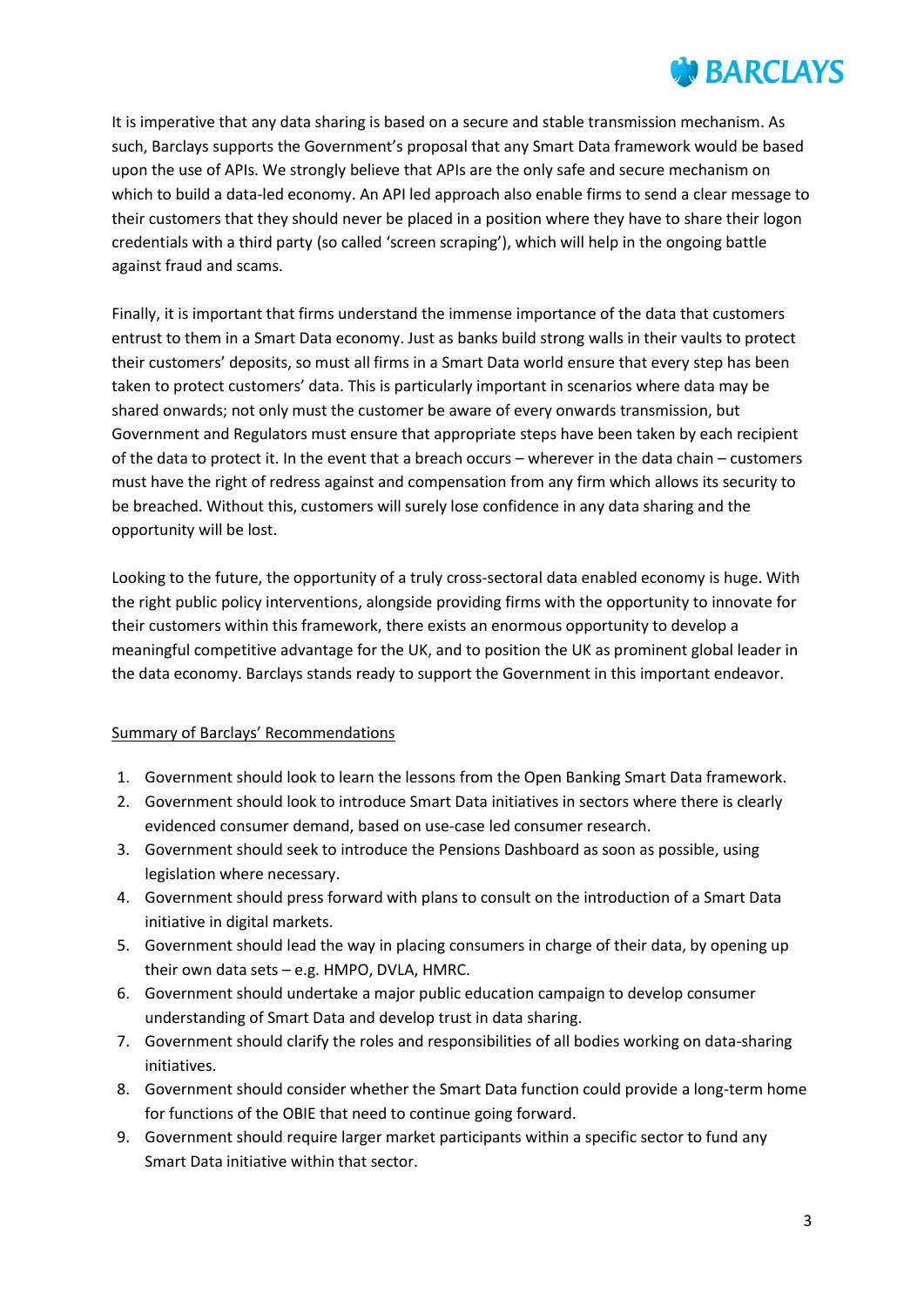

- 10. Government should also consider how it can utilise existing assets, frameworks and technical standards that have been created by the Open Banking initiative.
- 11. Government should allow for commercial opportunity to develop out of Smart Data initiatives.
- 12. Government should invest further in increasing digital skills at scale and invest in digital infrastructure to ensure all consumers can access Smart Data and other opportunities.
- 13. Government should be cautious in proposing that regulators use non-anonymised financial data to intervene and support vulnerable customers.
- 14. Government should ensure that the principles of transparency and customer control remain priorities when developing Smart Data initiatives.
- 15. Government should review the UK sector-based regulatory regime, to reflect the increased role that TPP service providers may play going forward. Government should ensure that similar products and services are regulated in the same manner, regardless of whether they are provided by an established regulated firm, or a TPP that may operate in a lighter regulatory environment.
- 16. Government should review the liability framework for data breaches to ensure that firms which allow data losses bear the full costs of those losses, including any costs of other parties that can be accurately associated to their data loss.
- 17. Government should ensure a process exists for firms facilitating the data-sharing to report any suspicious actors within the ecosystem.
- 18. Government should consider a two-level accreditation approach, whereby TPPs can become accredited to receive access to the majority of Smart Data initiatives, but would have to 'step up' to meet a higher standard of accreditation to access more sensitive Smart Data initiatives.
- 19. Government should consider whether the development of a voluntary Trustmark for responsible organisations could help build trust in Smart Data initiatives.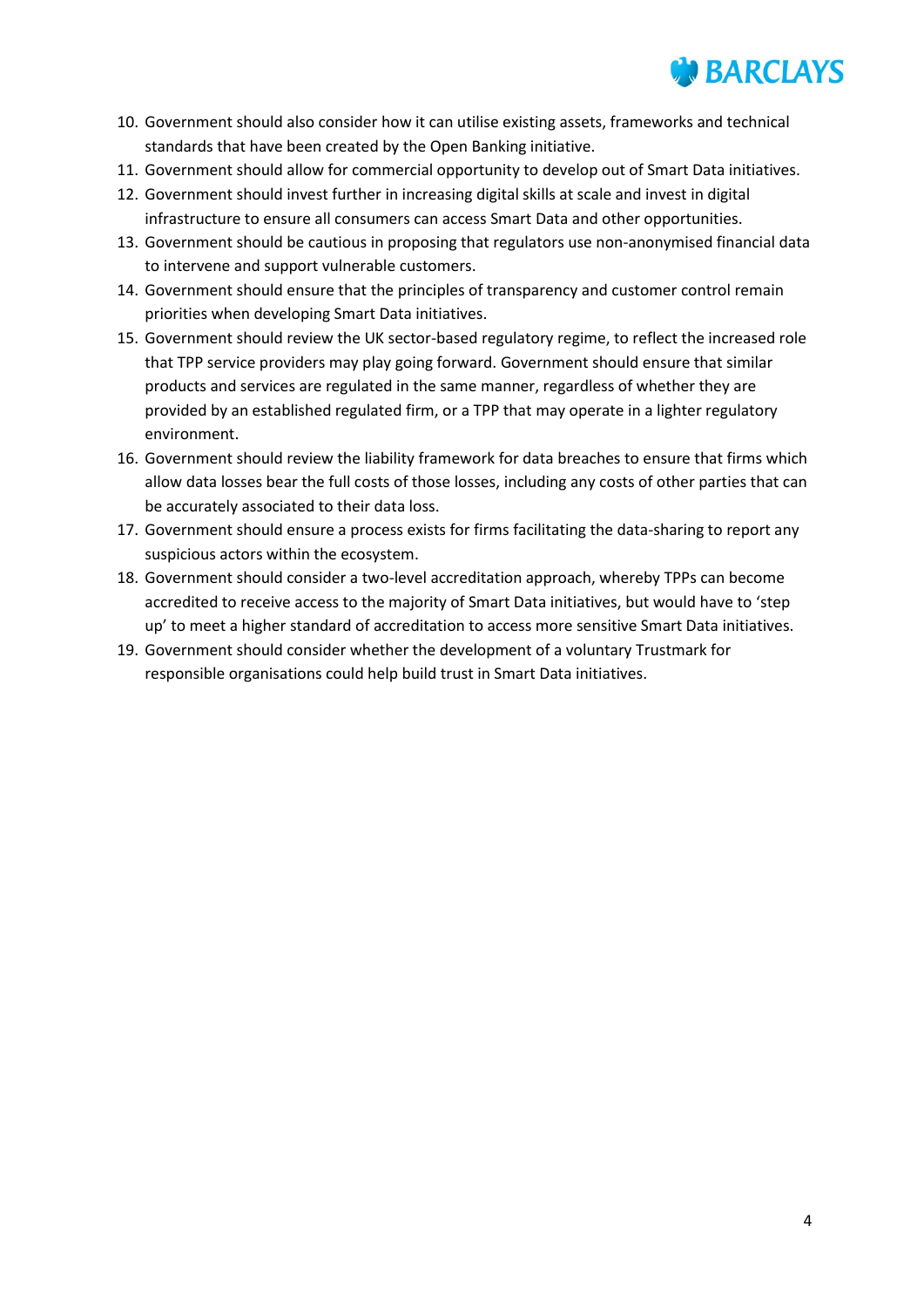## Consultation Questions

**1. Do you agree with the proposed objectives and expected benefits of Open Communications? Are there any other benefits or risks that we should consider?** 

Barclays has not responded to this question.

**2. What is the most effective approach to implementation to ensure the success of Open Communications in enabling innovation and delivering the best consumer outcomes?** 

The development of Open Banking has provided a number of lessons which should be considered when developing similar data sharing frameworks or extending open data principles into other sectors.

Critical to data sharing frameworks is how the data is transferred between entities, i.e., the mechanisms used to share the data. Open Banking was designed to have customer security at its heart, and uses industry approved API technology to share customer data safely and securely with third parties. Importantly, this negates the need for consumers to provide their login credentials to third parties (known as screen scraping). Barclays strongly believes that API-based solutions provide the safest and most secure way of allowing consumers to share their data, and any future data sharing initiatives should be designed on this basis.

It is also vital to ensure a common standard is accepted and adopted by all participants. Such a standard ensures that providers of new services have reasonable and consistent expectations over the data they will receive and the mechanisms by which this will be translated, preventing the need to build individual and bespoke interfaces to each data provider (for example, avoiding the iOS vs. Android dual app creation issue). Careful consideration should be given to ensure that these are standardised, where possible, across different initiatives and sectors, to allow for interoperability.

We would also recommend mirroring the consultative governance structure that has helped to shape the delivery of Open Banking. Established institutions, Third Party Providers (TPPs), and consumer and SME representatives have worked with technology experts and a central organising entity to develop the standards, guidance and frameworks that have facilitated the implementation of the initiative. Working Groups were established with specific focus areas, such as technical standards development, legal, data security and fraud, to bring together experts in these fields to rapidly problem-solve as new challenges were identified. Customer research has been undertaken at key stages, to ensure that priorities such as consent, transparency and control have been delivered to customers' expectations. This approach has encouraged all players within the ecosystem, both current and new, to be involved in the development and delivery of the standards and best practices, which in turn has led to better customer outcomes. By focusing on the needs of all sections of the market, a realistic, balanced and customer-outcome driven approach has been made possible.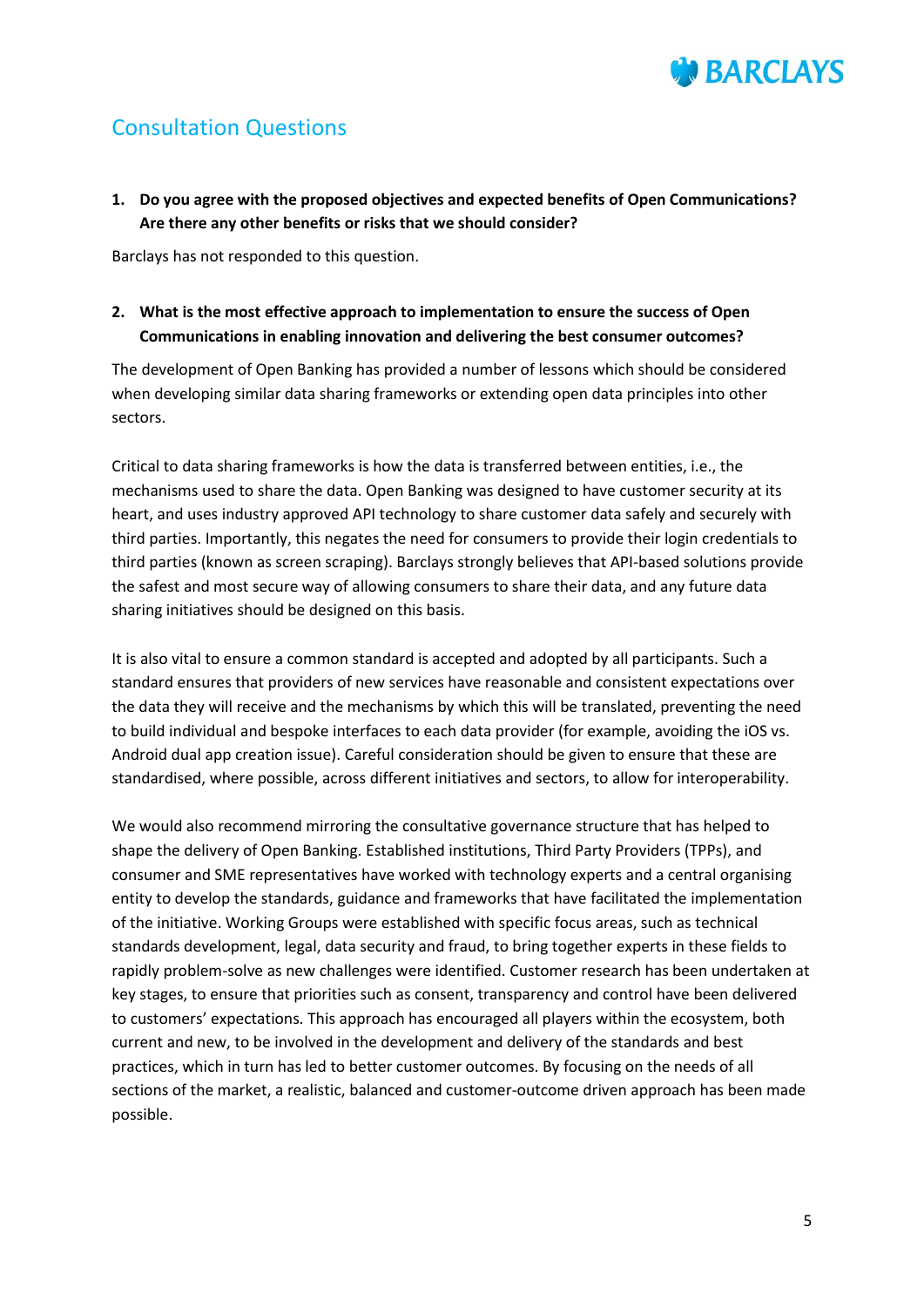

### **3. Are there any further actions we should take to enable consumers to benefit from Smart Data in regulated markets?**

As highlighted by the consultation document, the Financial Conduct Authorisation (FCA) is planning to launch a call for input in 2019 to consider the development of further Open Finance initiatives and the feasibility of extending Open Banking to the savings market. Barclays supports the extension of Open Banking principles into other sub-sectors of financial services, where there is clearly evidenced consumer demand and use cases, for example pensions. We therefore support this agenda and welcome the Government's ongoing support for the FCA in undertaking this work. We would however note that providing the Open Banking framework with a period of time to 'bed-in', could allow the FCA and the proposed Smart Data Function to learn from customers' and the market's response to this first Smart Data use-case, in order to provide a foundational framework for future opportunities.

Barclays also notes the Governments' focus on creating the 'Pensions Dashboard'. We strongly support this initiative which we believe will encourage more consumers to engage with their pensions and retirement planning. We therefore support the Government's commitment to introduce legislation requiring pension schemes to participate in the Pensions Dashboard, which we would encourage Government to do as soon as possible.

When considering other markets in which Government should seek to introduce Smart Data initiatives, Barclays would encourage Government to undertake use-case led consumer research, to properly understand where there is evidence of customer need or demand for services that could benefit from Smart Data. This would help to determine where best to focus efforts, and would lead to higher levels of customer adoption and therefore greater customer benefit.

The consultation notes that one potential use for Smart Data would be to enable better informed switching services. In this context, Barclays believes Government should consider facilitating the sharing of additional data over and above tariff/pricing and usage data in any Smart Data initiatives. It should be recognised that customers are not solely price sensitive when making decisions, but will consider other factors such as service quality, brand values, and previous experience with an organisation. When introducing comparison tools and switching services, it is important to consider these other factors, to ensure that customers continue to receive the high quality service that they expect, rather than just the lowest price. Other factors that may be relevant include: rewards (e.g. ongoing discounts or benefits from partnering organisations), environmental or green factors (particularly relevant for the energy sector, when considering renewable energy use), or customer protections (e.g. what protections the customer has when using this service). When considering a Smart Data initiative in new sectors, Government should consider which relevant factors and what types of data should be considered for sharing. Customer research could be undertaken at an early stage to understand the factors that customers value, and what would drive them to switch, or remain with a service provider.

**4. In which other markets, outside of the regulated and digital markets, would there be the greatest benefits from Smart Data initiatives? Please explain your reasoning.**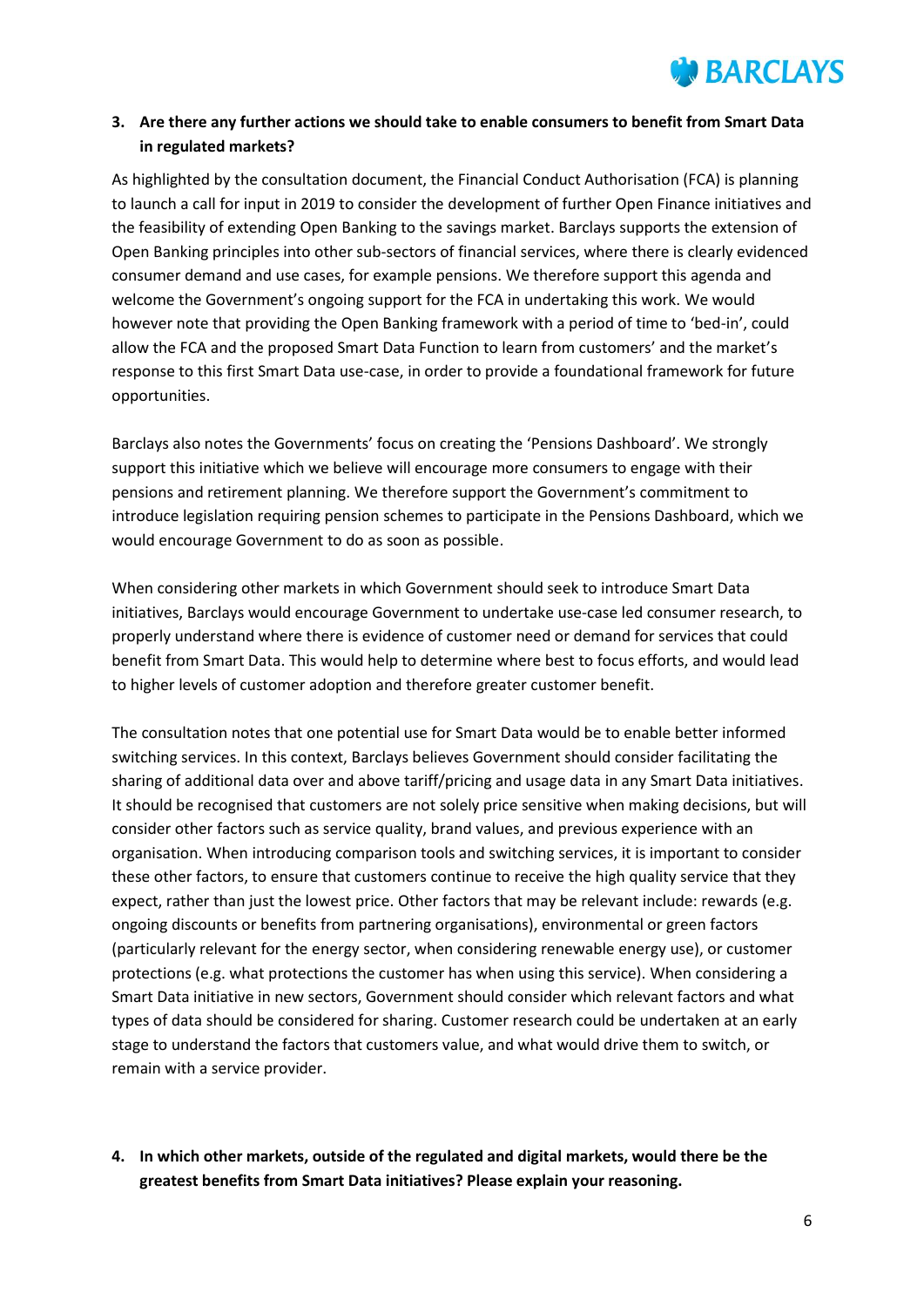As mentioned in our response to Q3, Barclays would recommend Government undertake customer research to determine where there is customer need or demand for services that may benefit from Smart Data initiatives. This will help to ensure that the customer need is at the centre of any initiative. Whilst consumers may not recognise a need to share their data, in Barclays research consumers have responded positively to a range of use cases and outcomes that would involve them sharing their data. Careful consideration should therefore be given to which use cases to propose in any research and as potential initiatives.

While recognising that the question asks which markets outside of regulated and digital markets would benefit from Smart Data initiatives, Barclays notes its strong support for introducing a Smart Data framework into digital markets, specifically for online digital platforms. As noted in the consultation document, these markets are often characterised by a handful of organisations operating closed platforms that hold significant volumes of consumer data. There is potential for significant value to be created for consumers if they were enabled to access and share their data with TPPs of their choosing who may be able to provide innovative services. Barclays therefore welcomes the conclusion of the Digital Competition Expert Panel and the Government that introducing Smart Data for digital markets, potentially in combination with wider requirements to ensure interoperability and data openness, could improve the consumer experience and increase competition. Barclays also welcomes the Government's commitment to consult on proposals to introduce an initiative in digital markets later this year. Barclays looks forward to engaging with this consultation and sharing our perspectives.

Barclays would also encourage Government to consider which of its own datasets could be opened up to Smart Data initiatives to support good customer outcomes. For example, Her Majesty's Passport Office (HMPO) and Driver and Vehicle Licensing Agency (DVLA) data could support customers in proving their personal details in digital channels, in a similar way to how they may use their passport or driving license in a face-to-face environment to prove their age, or identity. Of course, Government would need to properly consider accreditation standards for TPPs accessing such sensitive data, given the potential risk of data breach. Government has already developed the document checking service, and could consider piloting this for use by regulated or accredited institutions, for approved purposes, such as KYC ('Know Your Customer'). Additionally, HMRC data could also prove beneficial for individuals that may need to prove their income, for example to access credit, or rent a home. Once again, the sharing of this sensitive data should be limited to firms that are regulated or accredited, given its sensitive nature.

Government could also consider whether there are any specific challenges that individuals in society face today, that may be supported through Smart Data Initiatives and cross-industry collaboration. One such example could be to support individuals upon the death of a loved one, spouse, or dependent. This is a hugely difficult time for people, not just emotionally, but also when considering the requirements to notify a range of different service providers and organisations following a death. Bereavement processes vary across and within industries, and individuals face a significant amount of paperwork, at an already very stressful and emotional time. In addition to this, bereavement can put people in a position of temporary vulnerability, leaving them more susceptible to fraud and scams. A coordinated approach with Government and industry, using Smart Data Initiatives, could help to improve this process for all. Government has already introduced a 'Tell Us Once' service, to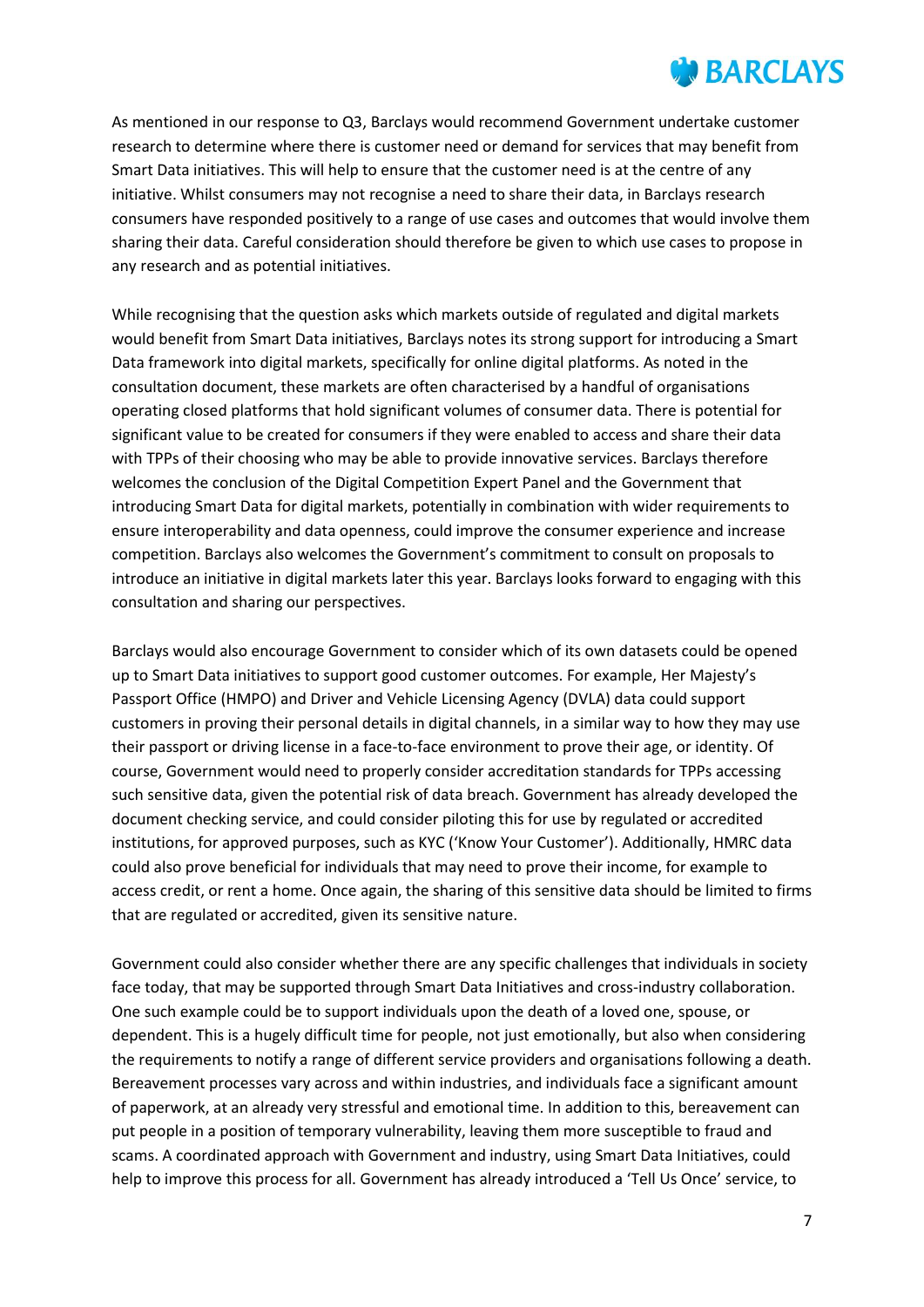

help streamline the process between government departments. This could be further extended, to give individuals the opportunity for certain data to be shared with organisations such as banks, communications providers, utility companies etc., to notify them of the death of the individual, and to help make this difficult process more manageable.

### **5. What other roles might industry find it useful for Government to perform in addition to it acting as a facilitator for Smart Data?**

Beyond establishing the frameworks and structures for Smart Data to develop and prosper, Barclays believes education of the public is a key role for Government to perform. When launching new initiatives like Smart Data, education is critical to improving consumer understanding and developing broader public trust. There has been an increased focus on industry data breaches and data misuse in recent years, meaning consumers may be understandably cautious towards the prospect of sharing their data with third parties. While TPPs therefore have a key role to play in explaining to customers the benefits and use cases they can receive if they share their data, we would also encourage Government to deliver a large scale educational programme to help consumers understand the new frameworks and the protections in place that enable consumers to share their data safely. This could start at an early age, with educational programmes in schools teaching children about the importance of data, and keeping personal information safe. Smart Data initiatives will need to enjoy high levels of consumers understanding and trust, if they are to have high levels of adoption and realise the potential benefits on offer.

We would encourage Government to work with the various other industry bodies and departments that are all working on similar data-sharing initiatives to clarify clear roles and responsibilities, in order to avoid duplication of effort, and to ensure that all parties are maximising the use of their resources on clear deliverables. At present, we are aware of a number of organisations involved in related projects, including: BEIS, DCMS, Centre for Data Ethics and Innovation, CMA, FCA, as well as the proposal to launch a Digital Markets Unit in future. Further clarification on the remit and responsibilities of these organisations would be beneficial for all involved.

### **6. Do you agree that we should establish a cross-sector Smart Data Function with the proposed responsibilities set out above?**

Barclays supports the Government's proposal to establish a cross-sector Smart Data Function, and agrees with the proposed set of responsibilities. This will provide a long-term strategic function to oversee the delivery and ongoing provision of Smart Data Initiatives.

As mentioned in our response to Q5, Government should work with all other bodies actively engaging on data-sharing initiatives to clarify the remit and responsibilities of each. It is vital that all entities understand their role and are not seeking to achieve competing objectives. We note the Government's intention that the role and functions of the forthcoming Digital Markets Unit will align to the proposed Smart Data function. We look forward to understanding more around the proposed alignment between these bodies and how the Government foresees this functioning.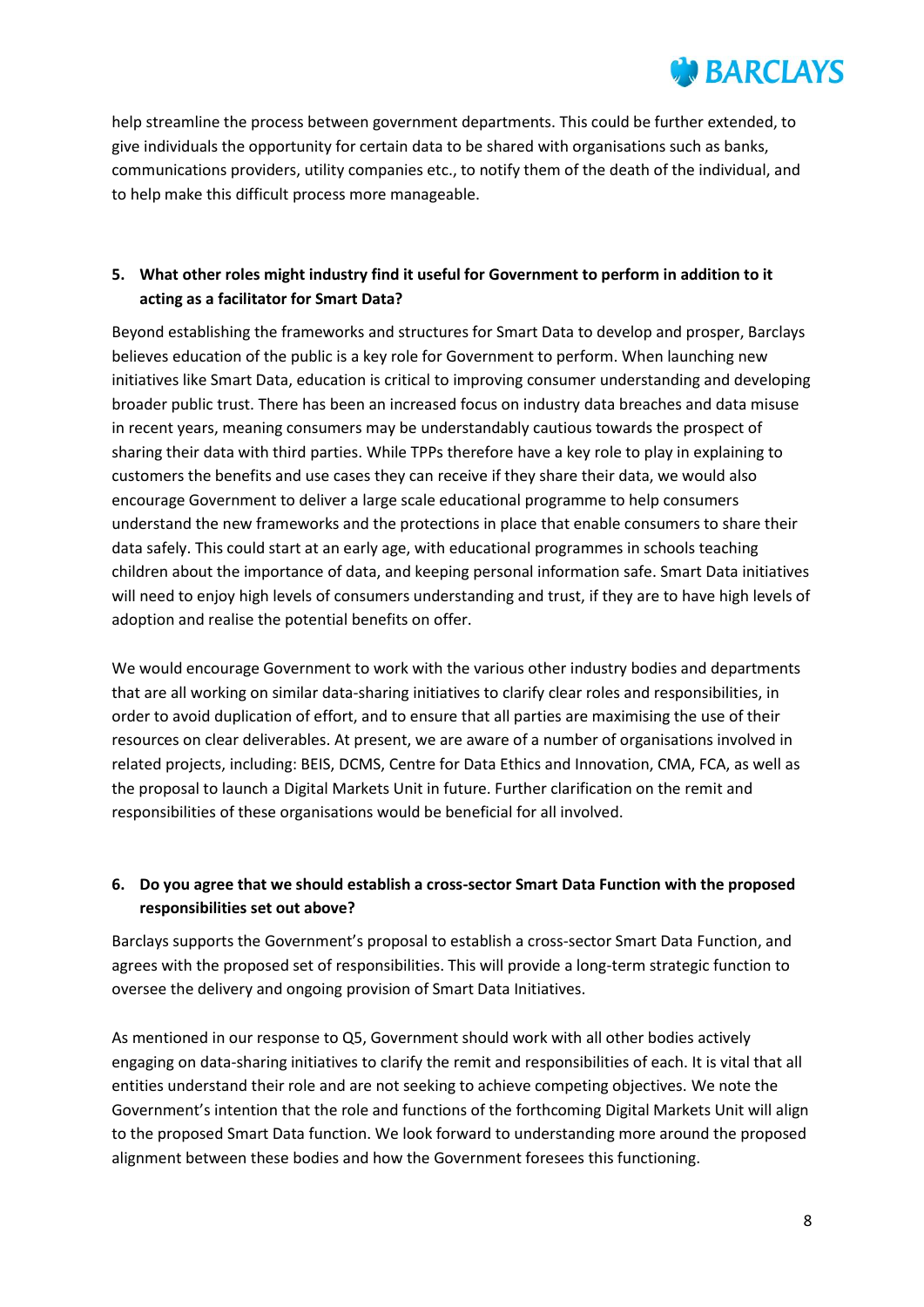Within the financial services industry, the CMA are currently reviewing options for the future governance of the Open Banking ecosystem. The Smart Data function could provide a long term, strategic home for a number of the elements that are currently housed within the Open Banking Implementation Entity, the body set up to establish Open Banking framework, but not intended to exist as an ongoing entity. Assets such as the Open Banking Directory and the technical standards will require migration to a permanent home, and therefore the Smart Data Function could be considered as one of the options.

We also note and support the Government's intention that the FCA should continue to lead the development of Open Finance. Given the sensitivity of consumers' financial data, it is right that the FCA continue to oversee any data sharing initiatives in this area, working closely with the Smart Data function.

### **7. What would be the best form for the Smart Data Function to take? Should it be, for example, a new body, part of an existing body or some other form?**

Regardless of whether the new regulator is established as a new public body, or within an existing public body, Barclays believes it important that the Smart Data function be equipped with the necessary expertise in all relevant areas required to fulfil its responsibilities.

As per our responses to Q5 and Q6, it is important the new body, however it is established, works closely with all entities active in this space, to ensure all stay aligned and are not driving towards competing objectives.

### **8. How can we ensure that the costs of Smart Data initiatives are shared fairly between the participating businesses?**

When establishing Smart Data initiatives in new sectors, it is right that Government considers how funding responsibilities can be fairly distributed for that initiative. However, Barclays believes attempting to extend funding requirements to TPPs would involve a number of difficulties. Firstly, identifying which TPPs should be required to fund an initiative could prove challenging, as they could simply be an alternative service provider within the sector, or they could be a firm operating in completely different sector which has identified a new use case for the data. It is also not clear whether funding requirements would be intended to cover set-up costs or ongoing costs. Both options would see difficulties. If funding requirements are intended only to cover costs of establishing a framework with a sector, TPPs may be incentivised to wait until it is established and simply join at a later date. However, if funding requirements are intended to cover ongoing operational costs, these could constitute a barrier to entry for many TPPs, which could be sufficient enough to prevent many innovative firms from entering the market. This would have obvious negative consequences for innovation within the sector, and risks undermining the development of Smart Data initiatives across the economy.

Barclays therefore believes that larger market participants within a specific sector should be responsible for the funding of any Smart Data initiative within that sector. Indeed, there is precedent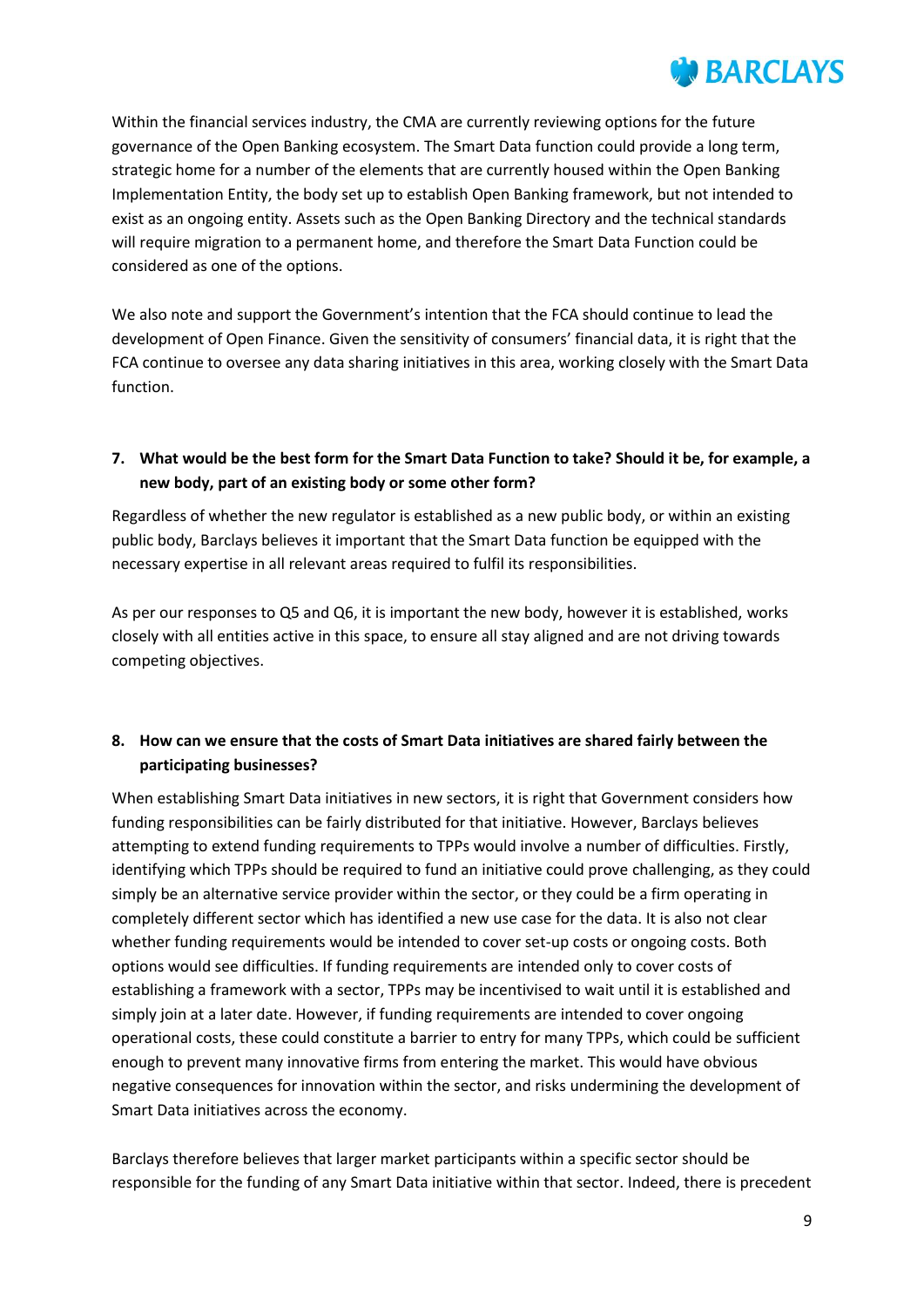

for such an approach in financial services, i.e. the nine largest banks in the UK, the 'CMA 9', were required to fund the establishment of the Open Banking Smart Data framework. We would note that any funding requirements should be determined following a clearly defined scoping exercise setting out what the initiative should deliver.

Barclays believes Government should also consider how it can best utilise existing assets, frameworks and technical standards that have been created through Open Banking, to help reduce duplication of effort, and keep implementation costs down.

Furthermore, to support a thriving data-driven economy, Government should also allow for commercial opportunity to develop out of the core Smart Data Initiatives. While this would likely stimulate innovation, there could also be an opportunity for firms to charge for certain services or APIs that fall outside of the core proposed frameworks.

#### **9. What other actions could the Government or regulators take to support the use of data and innovative services to improve outcomes for vulnerable consumers?**

Barclays agrees that Smart Data enabled services, such as financial management tools or improved third party support mechanisms, have the potential to improve outcomes for vulnerable consumers. Indeed, Barclays supports the launch of a Vulnerable Customer Challenge as a way to stimulate the development of innovative data-driven services to support vulnerable customers. However, there is a risk that increased data sharing contributes to vulnerable circumstances for those customers who are digitally excluded or non-digital, and/or consumers who chose not to share data. While the latter is a personal choice, some consumers may nevertheless experience worse services or higher costs because they chose not to engage with sharing solutions.

Government should therefore invest further in increasing digital skills at scale and invest in digital infrastructure to ensure all consumers can access digital opportunities.

As mentioned in our response to Q5, Barclays believes Government has a key role to play in educating the public, and particularly vulnerable customers, on the benefits of new Smart Data initiatives and how to they can engage with them safely. It is important industry, government and regulators take any necessary action to ensure that consumers are empowered to make informed decisions when sharing their data.

### **10. Should we strengthen the powers of sector regulators to enable them to use consumer data to improve their understanding of the challenges faced by vulnerable consumers and to intervene to improve outcomes?**

While Barclays recognises that there may be a role for the regulators to use data with the intention of supporting vulnerable customers, Government should be cautious in proposing that regulators take an 'identify and help' approach to vulnerable customers using non-anonymised financial data.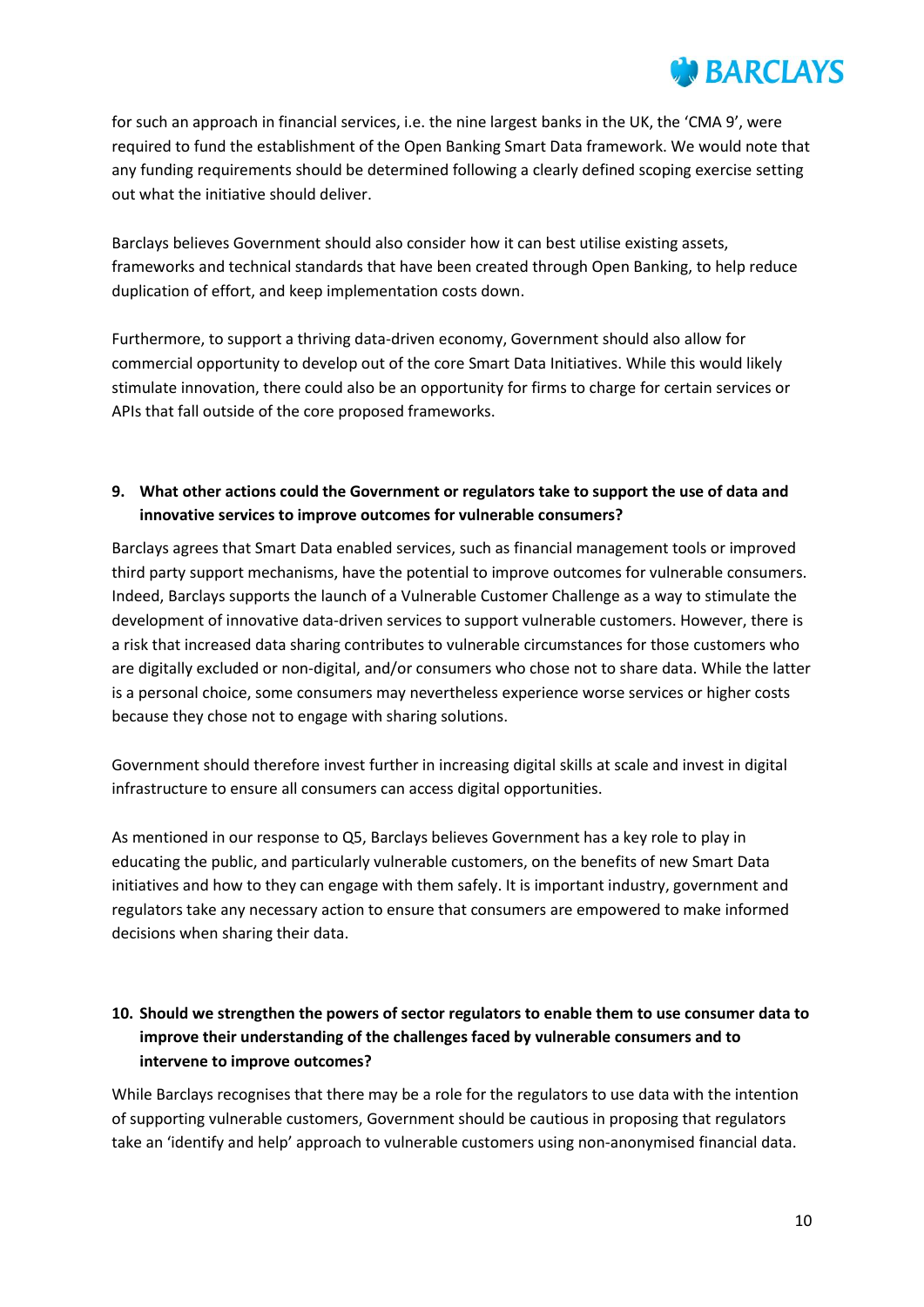

Barclays has recently published research showing that consumers had nuanced views on banks using data to identify and engage vulnerable customers. Our Data and Vulnerability report, commissioned from GfK, found that consumers were more supportive of banks using data to identify and proactively engage vulnerable customers in scenarios of actual financial detriment (e.g. missed payments) than they were in scenarios where no detriment had taken place (e.g. financial stress but no missed payments). Consumers who identified as 'vulnerable' were often the most nervous about their data being used to target interventions, with reasons being fear of exclusion from products and services in the future to more general stigmatisation. Other Barclays research, by Ipsos MORI, on the psychology of sharing personal financial data found that consumers placed a special value on financial data (over other types of data) – as it was felt that assessment of spending habits and payments could reveal a lot about their circumstances, behaviour and personality.

#### **11. How can we ensure that the Smart Data Function improves outcomes for vulnerable consumers? Do we need to consider any further actions?**

Barclays supports the Government's approach that vulnerable customers should be central to the Smart Data Function, as by designing for those with the greatest need, this helps maximise the potential benefits of any intervention for all consumers.

Barclays would urge the Government to ensure that the principle of universal design is reflected in the principles for Smart Data initiatives. This would be beneficial as many consumers who would likely benefit from specialist products and services may not identify themselves or be classified as 'vulnerable'. For example, through Barclays debit card control hub, customers can control ATM limits, turn off ATM use, turn off remote purchases (e.g. online purchases) and temporarily block their card. While these controls may provide the greatest benefit to those with low levels of financial resilience or who may struggle with impulsive spending, they also have the potential to benefit any customer who uses them to help manage their money.

Government should also ensure that the principles of transparency and customer control remain priorities when developing Smart Data initiatives. It is important that all customers, not just vulnerable customers, are fully aware of what data they are sharing, with whom, for how long, and what will be done with their data. They need to have control over the consents they have provided for the sharing of their data, including its onwards transmission, and they need to maintain the ability to revoke their consent to data sharing easily. For example, under Open Banking, financial services providers have established 'Access Dashboards', which enable consumers to revoke any consents provided to TPPs at the data source. This helps to ensure that it remains as easy for a consumer to stop sharing their data, as it was for them to begin doing so, therefore keeping the customer in control. Barclays believes highly customer-focused controls such as these benefit all customers, and we would encourage the Smart Data Function to consider similar controls in any future Smart Data initiatives.

As per our response to Q5, these proposals must be taken forward alongside plans to improve digital inclusion more broadly to ensure that all consumers are able to benefit from such interventions.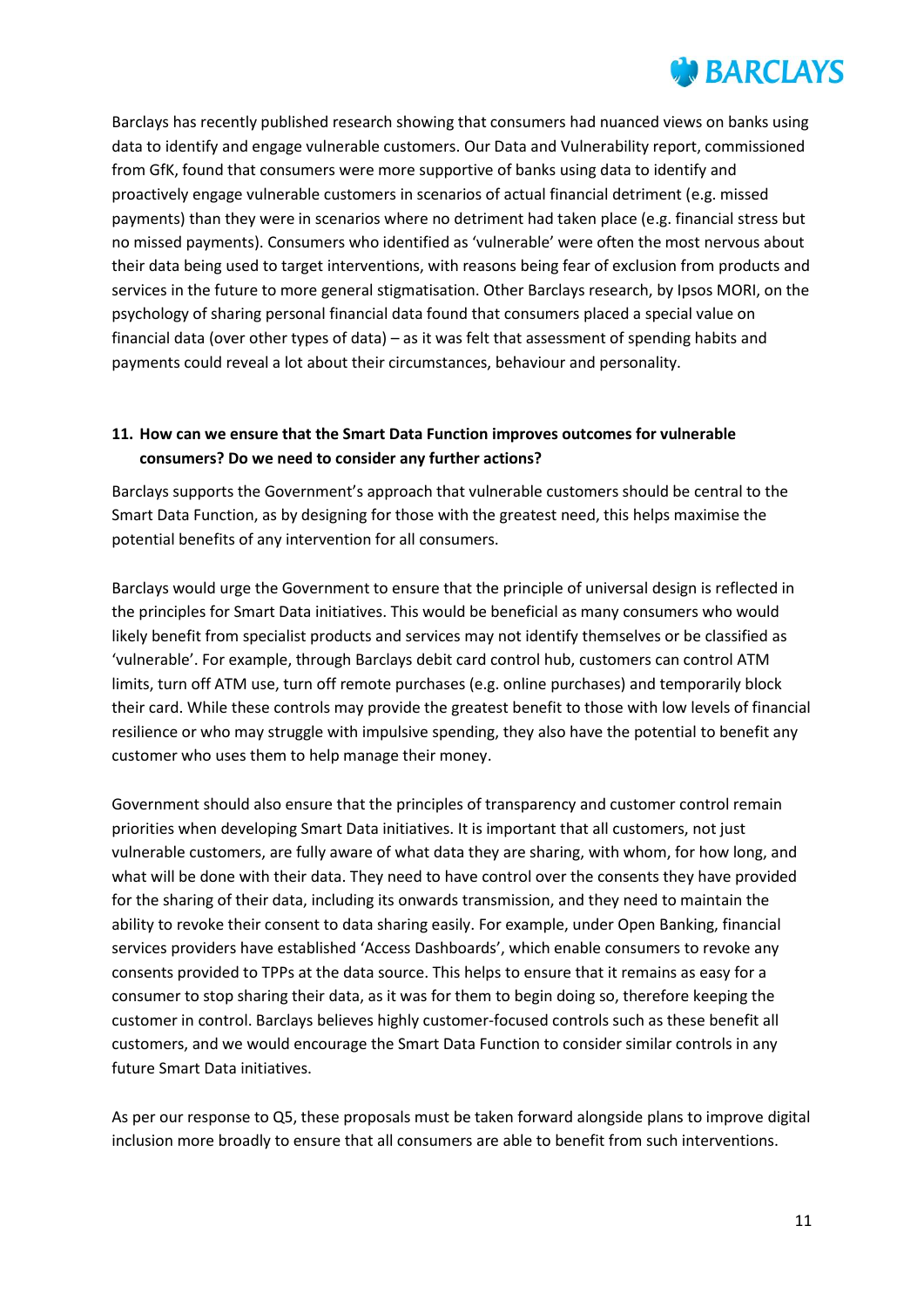

#### 12. **Do you agree these protections for when TPPs use Smart Data are needed? Are there others we should consider?**

Barclays believes customer protection is of paramount importance when introducing data sharing initiatives. We therefore support the Government's proposed approach and the protections it proposes, i.e. primarily that data shared under a Smart Data initiative be required to be transferred via secure APIs, and only with consumer consent.

Barclays agrees that the UK sector-based regulatory regime should be reviewed, to reflect the increased role that TPP service providers may play going forward. Whilst we welcome the positive outcomes being driven by this increased competition, it is important that TPPs are not able to own the direct customer relationship, while avoiding regulatory scrutiny and requirements intended to protect consumers. To ensure customers receive consistent and appropriate customer protections, Government should ensure that similar products and services are regulated in the same manner, regardless of whether they are provided by an established regulated firm, or a TPP that may operate in a lighter regulatory environment.

As per our response to Q11, Government should also ensure that the principles of transparency and customer control remain priorities when developing Smart Data initiatives. It is important that customers fully understand the data they are sharing, with whom, for how long, and what will be done with their data. They need to have control over the consents they have provided for the sharing of their data, including its onwards transmission, and they need to maintain the ability to revoke their consent to data sharing easily. For example, under Open Banking, financial services providers have established 'Access Dashboards', which enable consumers to revoke any consents provided to TPPs at the data source. This helps to ensure that it remains as easy for a consumer to stop sharing their data, as it was for them to begin doing so, therefore keeping the customer in control. Barclays believes highly customer-focused controls such as these benefit all customers, and we would encourage the Smart Data Function to consider similar controls in any future Smart Data initiatives.

Barclays also believes Government should consider whether the liability regime for data breaches remains fit for purpose in a world where third parties have access to data traditionally held only by a primary service provider. With data likely to be distributed across a greater number of providers, there is a risk that certain providers may have lower data security standards than others. To avoid the risk that primary data holders are liable for breaches at third parties, the Government should review the liability framework for data breaches to ensure that firms which allow data losses bear the full costs of those losses, including any costs of other parties that can be accurately associated to their data loss. Otherwise, the parties that suffer the data breach will never have a full incentive to prevent them in the first place. A formal review of the liability framework would also provide much needed clarity to consumers; it is important that they know who is responsible and who to approach in the event of a data breach or if their data has been misused. Barclays believes Government could also consider imposing non-financial penalties, for example restrictions on access to Smart Data Initiatives, if a firm has been proven to misuse data, or has been involved in a significant data breach. This will encourage best practice across firms of all sizes, who may consider the threat of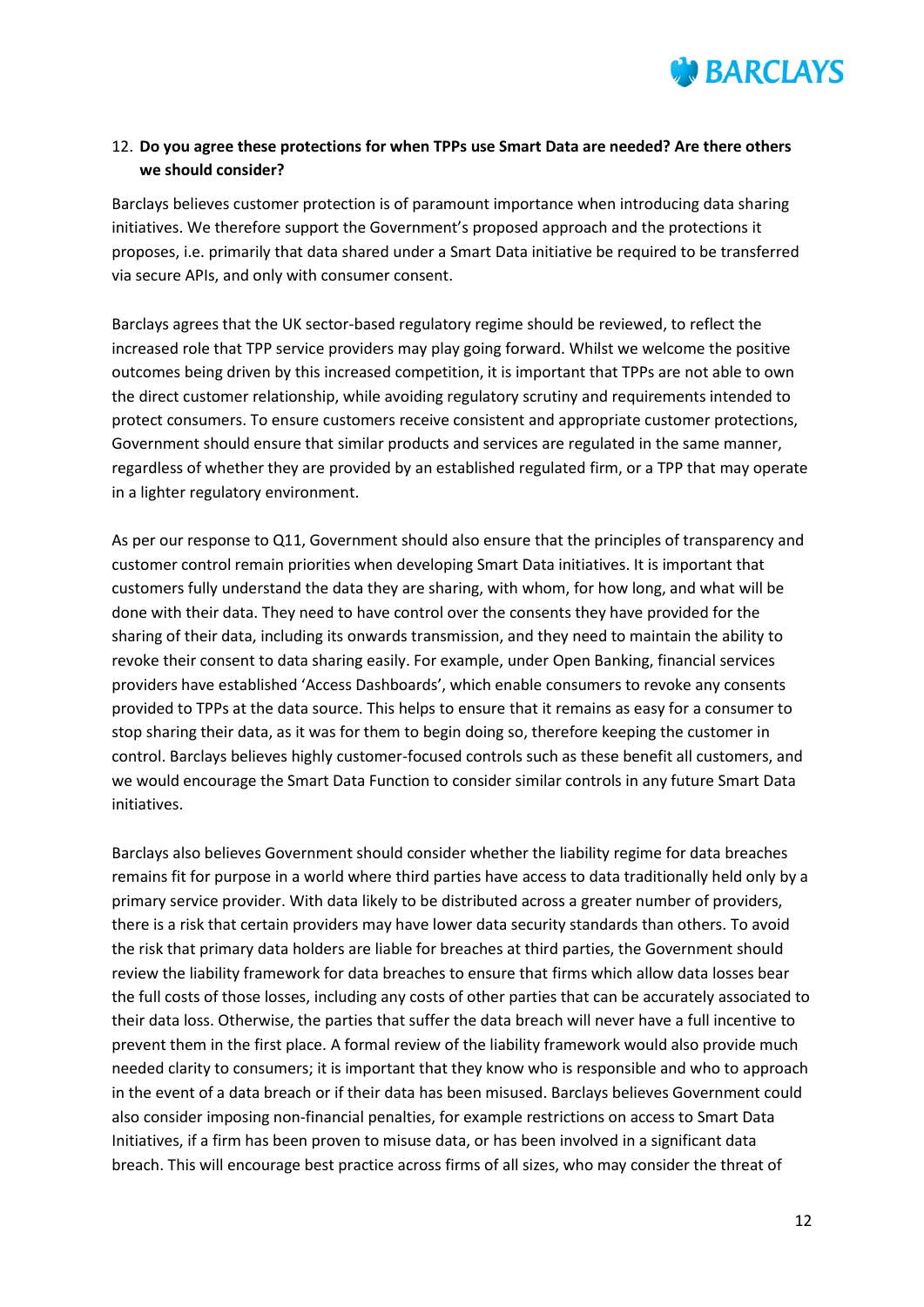restricted access to data more significant than a financial penalty, and therefore be more likely to ensure they are utilising data ethically, with the appropriate permissions, and are taking care to secure the data properly.

#### **13. How should our proposed approach to accreditation operate in practice if it is to effectively ensure that consumers' data are protected and minimise burdens for TPPs?**

Barclays supports the Government's intention to establish a cross-sectoral accreditation process for Smart Data Initiatives.

Whilst we agree with the intention to 'minimise the burden for TPPs' to get accredited, Barclays believes that ensuring customer data is kept safe and not misused should be a top priority. We would therefore encourage Government to ensure that customer protection is not compromised in the desire to provide accreditation to TPPs. This will help to keep customer data safe, whilst also establishing greater trust in data-sharing initiatives.

We would also highlight that while TPPs would be required to meet the requirements of their accreditation, it is important that they continue to be required to meet their other regulatory and legal responsibilities, including GDPR and Data Privacy requirements.

In order for Smart Data Initiatives to flourish, it is important that consumers trust that their data will be kept secure, and will not be misused by any parties within the ecosystem. Barclays therefore believes Government should ensure a process exists for firms facilitating the data-sharing to report any suspicious actors within the ecosystem. Organisations sharing data need to have the autonomy and capability to temporarily freeze data sharing with firms that they deem are acting maliciously, or impose greater controls whilst investigation is under way, to limit the potential damage to customers. There should be an escalation procedure to enable firms to report suspicious activity to the accreditation provider, to allow for the accreditation provider to undertake investigations of their own, and take action to revoke accreditation if it is deemed necessary.

### **14. What are the advantages and risks of introducing a cross-sectoral general authorisation regime for TPPs?**

There are a number of advantages to introducing a cross-sectoral general authorisation regime for TPPs, including limiting the administrative burden for TPPs, as they will only need to seek accreditation once in order to access the APIs for a range of sectors. This will also enable firms to focus on one set of criteria that they need to meet in order to become accredited, rather than needing to adhere to a set of accreditation criteria for each sector. Furthermore, centralising this entity should enable the benefits of economies of scale, preventing duplication, and reducing the overall cost to implement and oversee Smart Data Initiatives. This approach may also facilitate greater innovation, by enabling TPPs to consider use cases that could be supported through accessing data from the broader range of Smart Data Initiatives, rather than focusing on sectorspecific use cases.